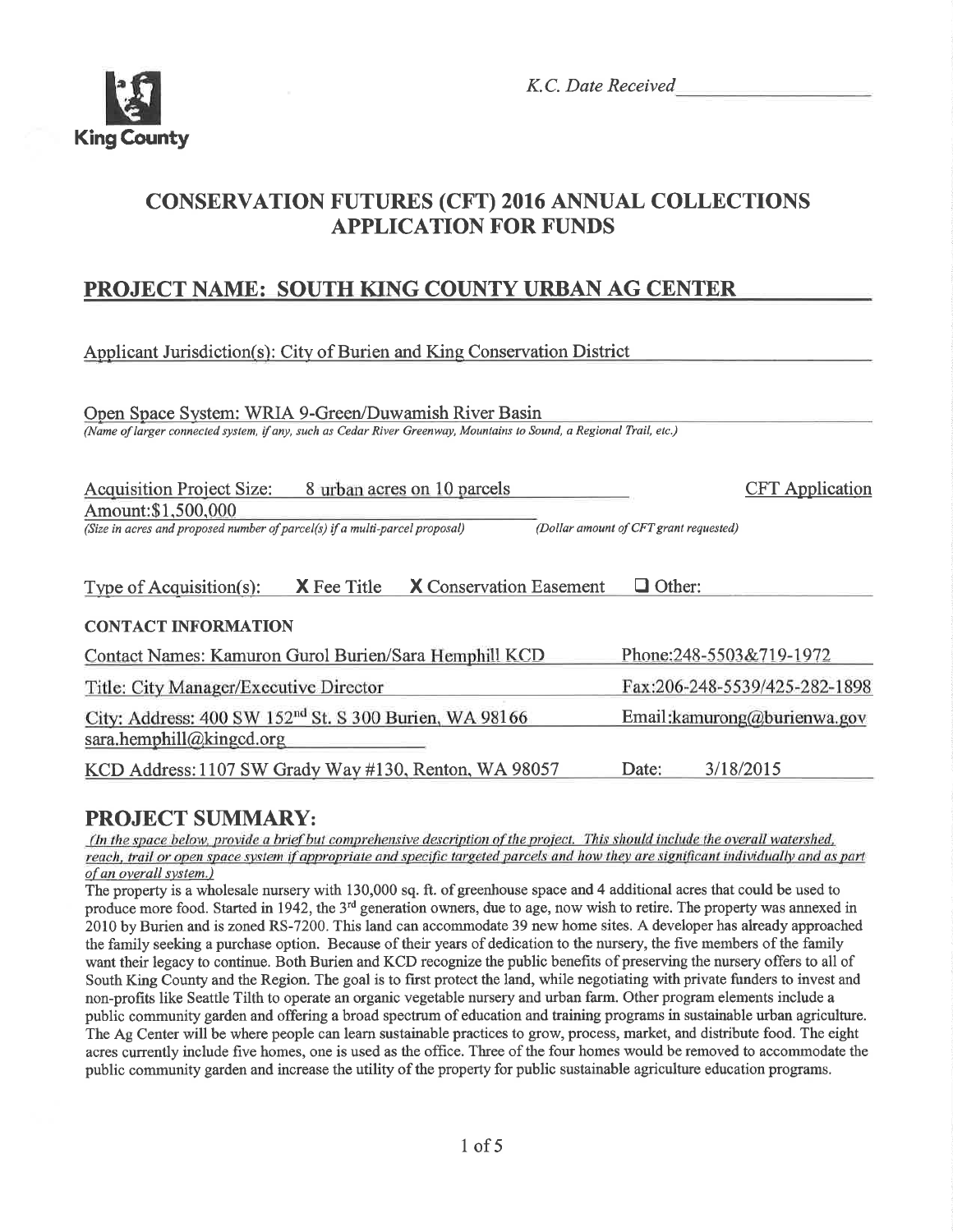#### 1. OPEN SPACE RESOURCES

Please review the attached evaluation criteria. For the **proposed acquisition parcel(s)**, please mark those criteria that apply and thoroughly, yet succinctly, describe in the space below how the proposed acquisition satisfies each marked criteria. Please clearly describe how these criteria might be met at a landscape level, and how they apply to individual parcels. If restoration is part of the plan, please briefly describe the current condition ønd the hoped for restored condition that is the goal of the acquisition.

- 
- $\Box$  A. Wildlife habitat or rare plant reserve  $\Box$  **X** E. Historic/cultural resources  $\Box$  B. Salmon habitat and aquatic resources F. Urban passive-use natural area/greenbelt  $\Box$  B. Salmon habitat and aquatic resources  $\Box$  C. Scenic resources
- 
- 
- 
- 
- $X G.$  Park/open space or natural corridor addition
- $\Box$  D. Community separator  $X$  H. Passive recreation opportunity/unmet needs

The sponsors recognize the very unique nature of this project and fully understand it is unlike those historically funded by the Citizens Committee for natural areas, fails and riparian habitat, etc. However, the sponsors strongly believe this once in <sup>a</sup> lifetime opportunity within the Green River open space system merits creative consideration by the Citizens Committee. Based on the Executive's Local Food Initiative, adopted King County Comprehensive Plan policies, PSRC Regional Food Policy Council policies and the adopted King County Equity and Social Justice Plan..

'While not formally landmarked, the nursery has been in operation for 73 years. It is part of the cultural fabric of the City of Burien.

The City of Burien has requested establishment of a public community garden in response to requests from its citizens. The community garden and the programmatic offerings in urban agriculture education will provide a range of passive recreational opportunities for the citizens of Burien and South King County, The Ag Center will be where people can learn sustainable practices to grow, process, market, and distribute food. It will provide a wonderful space for hands-on activities, large-scale demonstration projects, and for growing a myriad of plants, vegetables, and herbs.

The property includes approximately four acres of unpaved soils, which would be available for growing vegetables.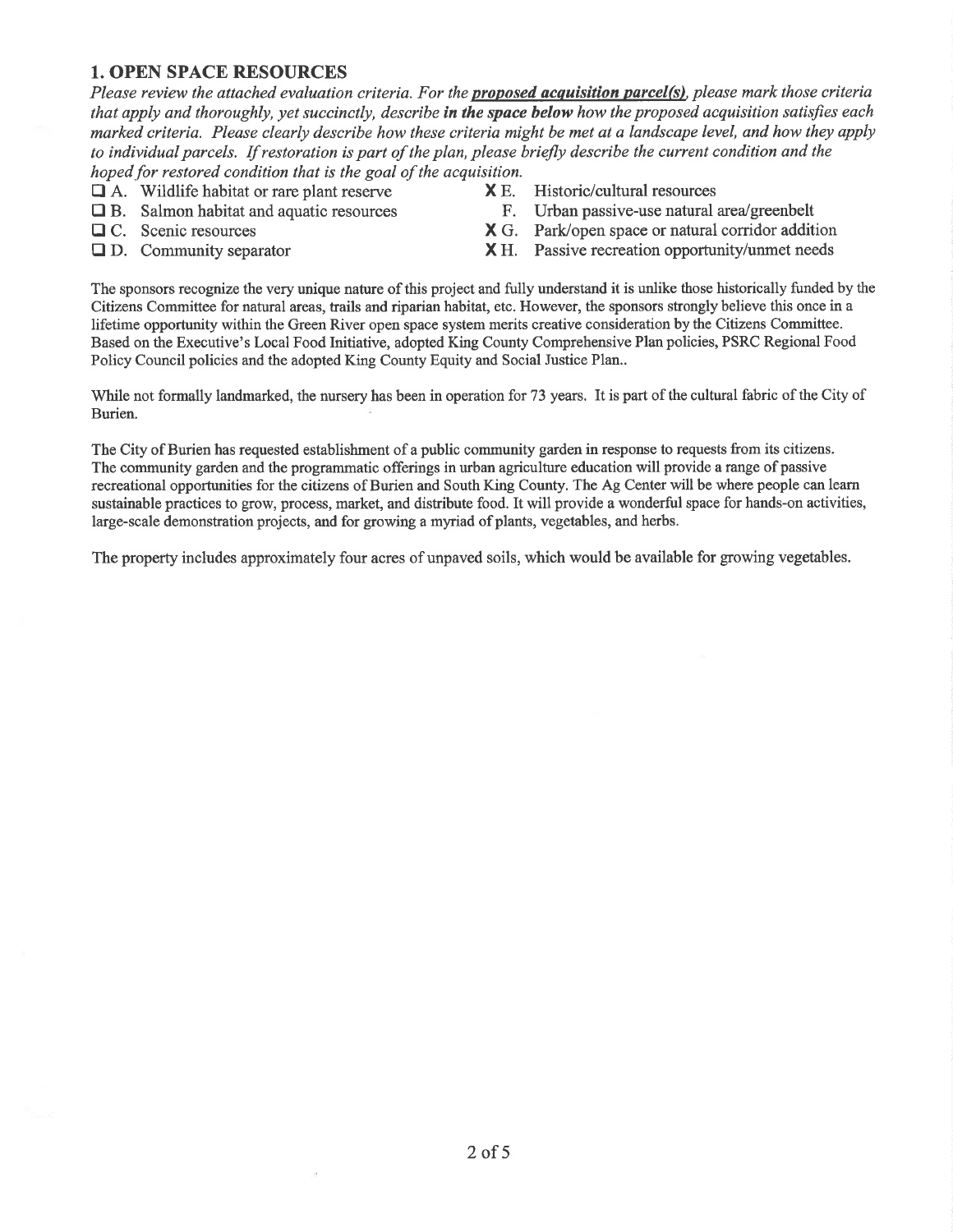#### 2. ADDITIONAL FACTORS

For the **proposed acquisition parcel(s)**, please mark all criteria that apply and thoroughly, yet succinctly, describe in the space below how the proposed acquisition satisfies each marked criteria.

- X A. EducationaVinterpretive opportunity
- **X** B. Threat of loss of open space resources
- X C. Ownership complexity/willing seller(s)/ownership interest proposed
- X D. Partnerships Describe any public or private partnerships that will enhance this project
- X E. Is the property identified in an adopted park, open space, comprehensive, or community plan?
- E F. Transferable Development Credits (TDC) participation
	- A. Seattle Tilth, a regional leader in urban agriculture education since 1978, has endorsed this project. Currently they manage and offer programs at multþle community gardens in Seattle and Issaquah. Seattle Tilth also provides farm business training and support to immigrants, refugees and people with limited resources in South King County. This "farm incubator" program is called Seattle Tilth Farm Works and is located in Auburn. Other examples of their wide range of offerings may be found at: http://www.seattletilth.org/about .
	- B. King County and its 39 cities have now grown to over two million residents. Eight acres inside a city is a rare and valuable development opportunity. The land owners wish to retire. The land can be developed into 39 new homes. The property is largely flat, ringed by roads with immediate access to all necessary utilities. The property is highly threatened, especially given the current housing market. This funding request is the only chance to protect the public interests provided by the nursery which can continue to be an important component in the local food system.
	- C. The property is owned by frve family members that are very willing sellers. This property would be placed under <sup>a</sup> permanent urban agriculture conservation easement to be held by King County. Fee ownership will be held by a yet to be determined public private partnership.
	- D. If this property is protected, Seattle Tilth could play a leadership role in the design and implementation of the education programs to be offered at the nursery. The KCD mission now includes at ongoing urban agriculture program which could fund additional agricultural education classes and workshops at the nursery. The school districts in South King County and local Colleges will also be involved.
	- E. The Puget Sound Regional Council Food Policy Council has developed regional blueprint for urban agriculture with the goals including: "Promote food security, local food production, and public health by encouraging locallybased food production, distribution, and choice through urban agriculture, community gardens, farmers markets, and food access initiatives. Establish partnerships and share resources to promote food access and production. "Others include: "Support the local food economy. Seek ways to expand capacity to grow, process, distribute, and access local foods. Establish partnerships and share resources to support the local food economy."

King County has adopted Comprehensive Plan policies supporting the project: R-517 King County should explore ways of creating and supporting community gardens, farmers'markets, produce stands and other similar community based food growing projects to provide and improve access to healthy food... Policy R-677 states "King County should promote local food production and processing to reduce the distance that food must travel from farm to table."

King County Executive Constantine launched the Local Food Initiative to better connect local farms to consumers, increase access to healthy, affordable foods inunderserved areas, support our farmers, and create a farm-to-plate pipeline that is more resilient to the effects of climate change. Recommendations for the 2015-2017 Action Plan include building a strong infrastructure to facilitate the farm-to-plate pipeline that is essential to maintaining the economic viability of local farms and food businesses. The goals are to l. Expand our local food economy to ensure job growth and economic viability for King County food businesses and farms. 2. Improve access to healthy, affordable food in low-income communities. The Report is here:

http://your.kingcounty.gov/dnrp/local-food/documents/2015-KC-Local-Food-Report.pdf

The project serves adopted goals in the King County Equity and Social Justice Plan (ord.#.16948). It requires all King County agencies to "apply equity and social justice foundational practices to county actions." The property serves South King County which includes the six urban school districts in King County with the highest participation rates in reduced or free school lunch programs. Collectively, they total nearly half of all students in King County receiving reduced or free lunches.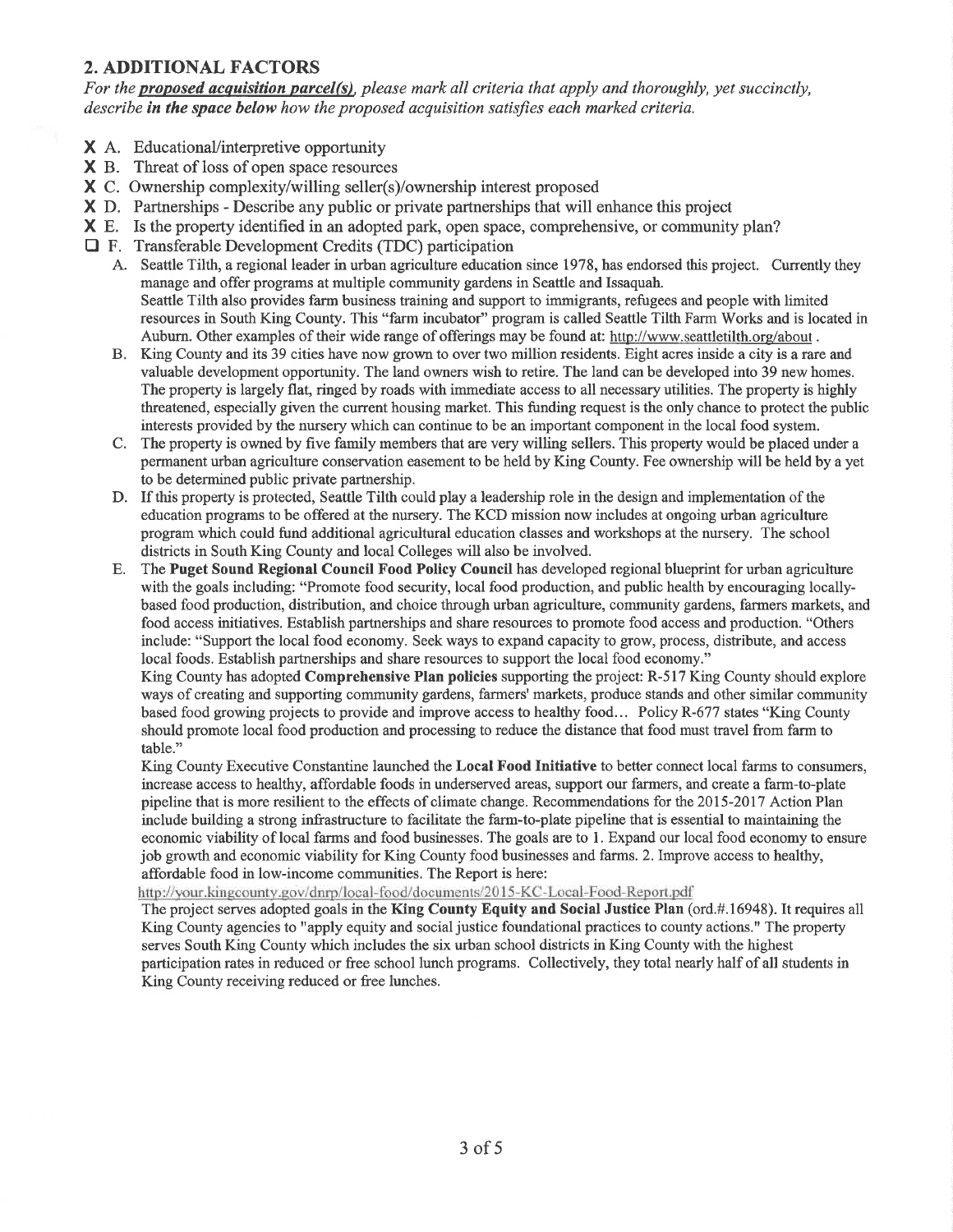#### 3. STEWARDSHIP AND MAINTENANCE

How will the property be stewarded and maintained? Does the property lend itself to volunteer stewardship opportunities? How will ongoing stewardship and maintenance efforts be funded?

The core organic food production system will generate an ongoing revenue stream to operate and maintain the complex. This will require a long term operating agreement between the investing firm, and a qualified operator. One of the land owners have offered to be available to facilitate the transition from a wholesale nursery to an urban agricultural center with combined commercial and educational operations for up to two years to insure a smooth transition. Funding from the sale of produce will provide a return on investment for the investor and an ongoing stream of revenue to operate and maintain the core food production process and maintenance of the facility.

Ideally, the urban agriculture education program will be driven by demand from the Highline, Federal Way and Tukwila School Districts, Highline and South Seattle Colleges. KCD has a new King County Council approved mission which includes ongoing funding for urban agriculture and local food programs. Funding will rely on class fees, public and private grants, donations and volunteers.

### 4. PROJECT BUDGET

The Budget may be split 50%/50% between Conservation Futures and the Parks Expansion Levy. Both are countywide funding sources. The applicants believe both sources are eligible for allocation to the project because of its public access elements and its four acres of unpaved soils.

| $\vert$ 1) TOTAL CFT APPLICATION AMOUNT <sup>a</sup> | CFT: 1,500,000 |  |
|------------------------------------------------------|----------------|--|
|                                                      |                |  |
| 2) TOTAL PEL APPLICATION AMOUNT <sup>b</sup>         | PEL: 1,500,000 |  |

 $a$  Allowable CFT acquisition costs (Ordinance 14714): The disbursement of funds shall be made only for capital project expenditures that include costs of acquiring real property, including interests in real property, ønd the þllowing costs: the cost of related relocation of eligible occupants, cost of appraisal, cost of appraisal review, costs of title insurance, closing costs, pro rata real estate taxes, recording fees, compensating tax, hazardous waste substances reports, directly related staff costs and related legal and administrative costs, but shall not include the cost of preparing applications for conservation futures funds.

 $\frac{b}{b}$ King County projects only, if applicable.

#### Estimation of property value:

Briefly note how land values have been estimated (i.e., øppraisal, property tax assessment, asking price, letter of value or other means).

The current assessed value of the entire site is \$2.0 million. Based on the assessed value and current market condÍtions for residential real estate, the acquisition cost (subject to private appraisal) is estimated at approximately \$3.0 million.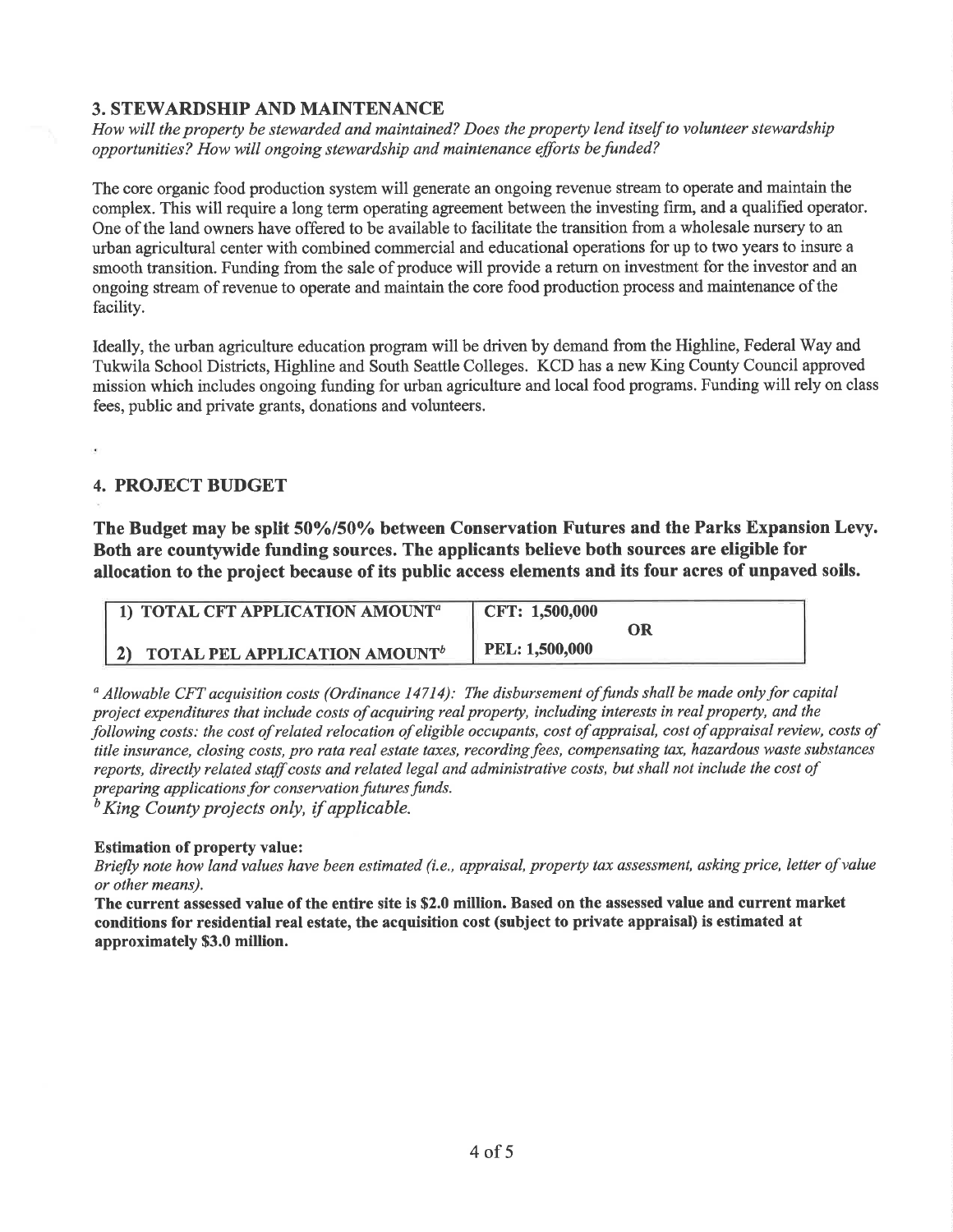| <b>PROJECT COSTS</b>                                         | <b>ESTIMATED DOLLAR AMOUNT OR RANGE</b> |  |
|--------------------------------------------------------------|-----------------------------------------|--|
| Total property interest value                                | 3,000,000                               |  |
| Title and appraisal work                                     | 10,000                                  |  |
| Closing, fees, taxes                                         | 60,000                                  |  |
| <b>Relocation/House Demolition</b>                           | 80,000                                  |  |
| Hazardous waste reports                                      | 2,500                                   |  |
| Directly related KC staff, administration and legal<br>costs | 7,500                                   |  |
| <b>Total Project Costs (CFT and other funds)</b>             | 3,160,000                               |  |

| <b>MATCHING FUNDS: Existing Sources</b><br>(CFT can only provide a maximum of 50% of<br>anticipated project costs) | <b>DATE</b><br>(Expended or Committed) | <b>DOLLAR AMOUNT</b><br>(Expended or Committed) |
|--------------------------------------------------------------------------------------------------------------------|----------------------------------------|-------------------------------------------------|
|                                                                                                                    |                                        |                                                 |
| Private Investor/KCD / City of Burien                                                                              | 12/31/2015                             | \$1,660,000                                     |
|                                                                                                                    |                                        |                                                 |
| <b>Total CFT Funds Previously Received</b><br><b>This Project</b>                                                  |                                        |                                                 |
| <b>Total Matching Funds and Past CFT Funds</b><br><b>Currently Identified</b>                                      | January, 2016                          | 1,660,000                                       |
| <b>Unidentified Remaining Match Need</b>                                                                           | o                                      |                                                 |

Unidentified remaining match need: What funds are anticipated and what is the time frame?<br>Please briefly discuss how the unidentified remaining match need above will be met.

The KCD, with the cooperation from the City of Burien, is in negotiations with several private investor groups.

### 5. IN-KIND CONTRIBUTIONS FROM PARTNERSHIPS

| <b>Brief Activity Description</b>                                                                              | <b>Dollar Value of</b><br>In-kind<br><b>Contribution</b> | <b>Status</b><br>(Completed or Proposed) | <b>Activity Date Range</b><br>(Completion Date or<br><b>Proposed Completion</b><br>Date) |
|----------------------------------------------------------------------------------------------------------------|----------------------------------------------------------|------------------------------------------|------------------------------------------------------------------------------------------|
| Urban Agriculture Education<br>(e.g. Tilth, School Districts,<br><b>Highline and South Seattle</b><br>Colleges | <b>TBD</b>                                               | Proposed                                 | Ongoing                                                                                  |
|                                                                                                                |                                                          |                                          |                                                                                          |
| <b>TOTAL</b>                                                                                                   | <b>TBD</b>                                               |                                          |                                                                                          |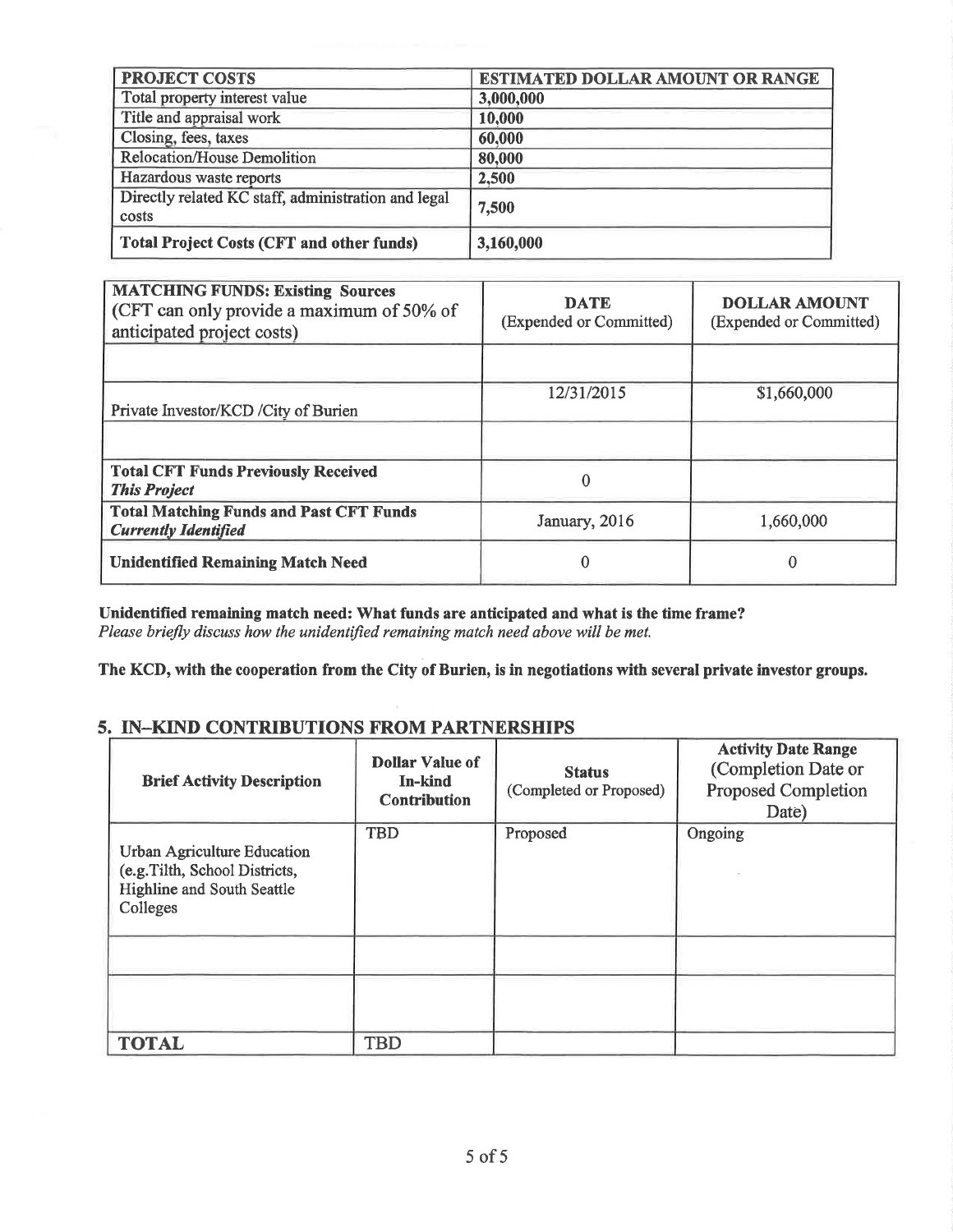